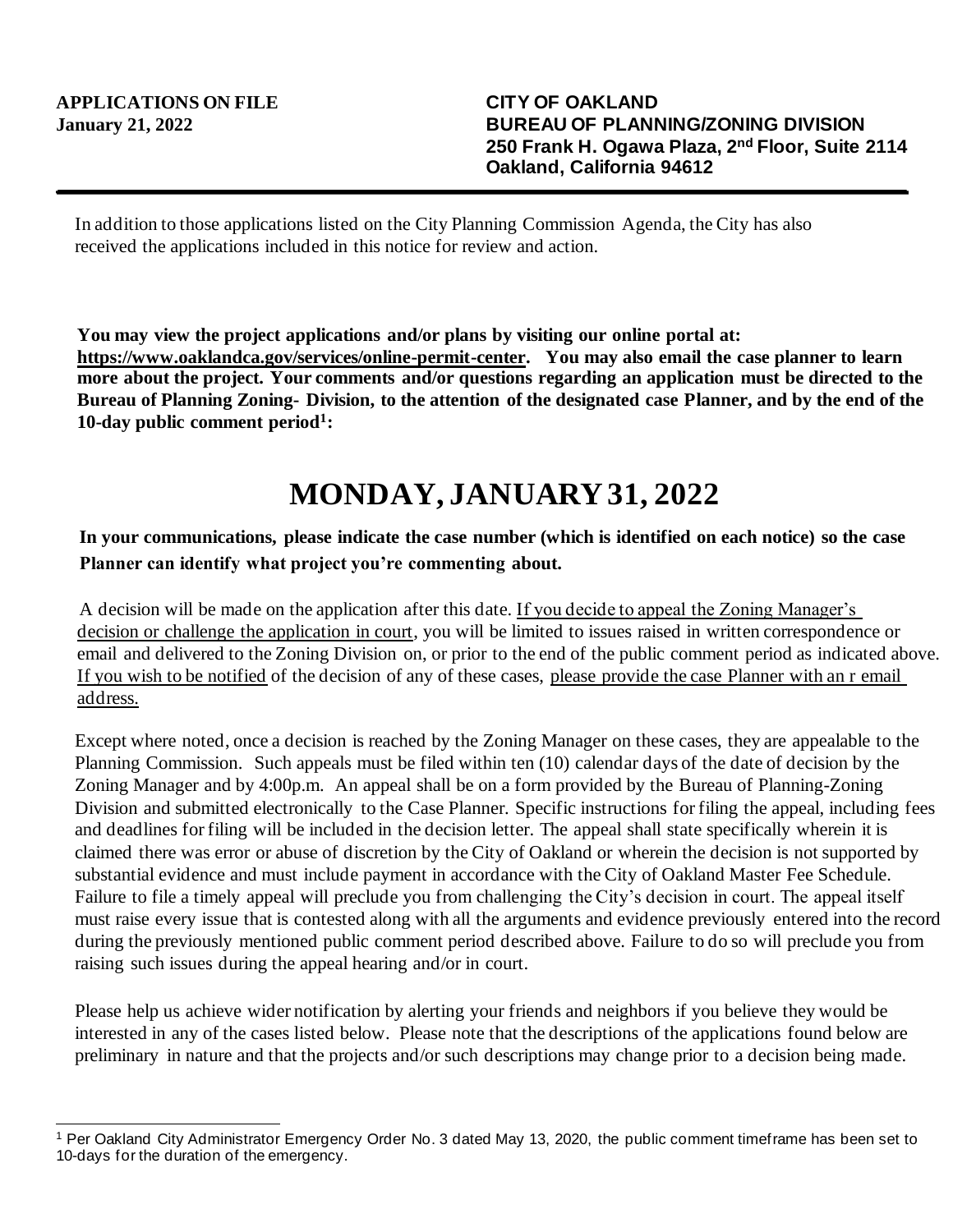| 1.<br><b>Location:</b>              | 1437 48th Avenue (vacant lot adjacent to 1443 48 <sup>th</sup> Avenue)                                                                                                                                                         |
|-------------------------------------|--------------------------------------------------------------------------------------------------------------------------------------------------------------------------------------------------------------------------------|
| <b>Assessor's Parcel Number(s):</b> | 035 236003300                                                                                                                                                                                                                  |
| <b>Proposal:</b>                    | To construct a 1,549 square-foot, two-story single-family dwelling and a 686<br>square-foot attached Category 2 Accessory Dwelling Unit with one off street<br>parking space accessed via common driveway serving this parcel. |
| Applicant:                          | Tuong Tran Designer (408) 425-4523                                                                                                                                                                                             |
| <b>Owner:</b>                       | Tuong Tran                                                                                                                                                                                                                     |
| <b>Case File Number:</b>            | <b>PLN21195</b>                                                                                                                                                                                                                |
| <b>Planning Permits Required:</b>   | Regular Design Review for residential construction and a Minor Conditional<br>Use Permit for a Shared Access Facility                                                                                                          |
| <b>General Plan:</b>                | Mixed Housing Type Residential                                                                                                                                                                                                 |
| Zoning:                             | RM-3 Zone                                                                                                                                                                                                                      |
| <b>Environmental Determination:</b> | Exempt, Section 15303 (a) of the State CEQA Guidelines; new construction of<br>a Small Structure; Section 15183 of the State CEQA Guidelines: Projects<br>consistent with a Community Plan, General Plan or Zoning.            |
| <b>Historic Status:</b>             | Not a Historic property                                                                                                                                                                                                        |
| <b>City Council District:</b>       | 5                                                                                                                                                                                                                              |
| <b>Action to be Taken:</b>          | Pending                                                                                                                                                                                                                        |
| <b>Finality of Decision:</b>        | Appealable to Planning Commission                                                                                                                                                                                              |
| <b>For Further Information:</b>     | Contact Case Planner, Jason Madani at (510) 238-4790 or by email at<br>jmadani@oaklandca.gov.                                                                                                                                  |

| $\overline{2}$ .<br>Location:       | 0 48th Avenue (vacant lot adjacent to 1443 48 <sup>th</sup> Avenue)                                                                                                                                                            |
|-------------------------------------|--------------------------------------------------------------------------------------------------------------------------------------------------------------------------------------------------------------------------------|
| <b>Assessor's Parcel Number(s):</b> | 035 236003400                                                                                                                                                                                                                  |
| <b>Proposal:</b>                    | To construct a 1,054 square-foot, two-story single-family dwelling and a 605<br>square foot attached Category 2 Accessory Dwelling Unit with one off street<br>parking space accessed via common driveway serving this parcel. |
| Applicant:                          | Tuong Tran Designer (408) 425-4523                                                                                                                                                                                             |
| Owner:                              | <b>Tuong Tran</b>                                                                                                                                                                                                              |
| <b>Case File Number:</b>            | <b>PLN21196</b>                                                                                                                                                                                                                |
| <b>Planning Permits Required:</b>   | Regular Design Review for residential construction and a Minor Conditional<br>Use Permit for a Shared Access Facility                                                                                                          |
| <b>General Plan:</b>                | Mixed Housing Type Residential                                                                                                                                                                                                 |
| Zoning:                             | RM-3 Zone                                                                                                                                                                                                                      |
| <b>Environmental Determination:</b> | Exempt, Section 15303 (a) of the State CEQA Guidelines; new construction of<br>a Small Structure; Section 15183 of the State CEQA Guidelines: Projects<br>consistent with a Community Plan, General Plan or Zoning.            |
| <b>Historic Status:</b>             | Not a Historic property                                                                                                                                                                                                        |
| <b>City Council District:</b>       | 5                                                                                                                                                                                                                              |
| <b>Action to be Taken:</b>          | Pending                                                                                                                                                                                                                        |
| <b>Finality of Decision:</b>        | Appealable to Planning Commission                                                                                                                                                                                              |
| <b>For Further Information:</b>     | Contact Case Planner, Jason Madani at (510) 238-4790 or by email at<br>jmadani@oaklandca.gov.                                                                                                                                  |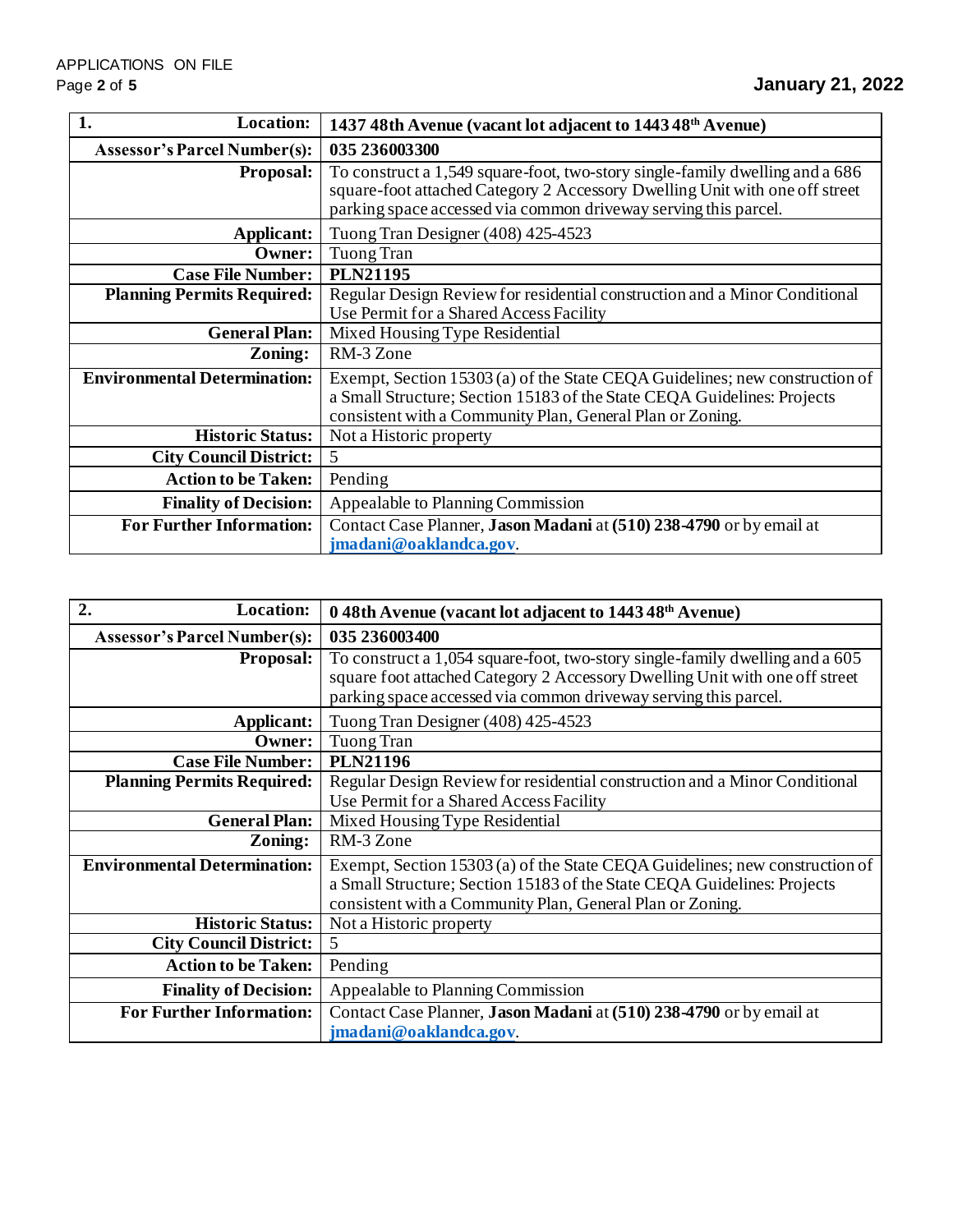| 3.<br>Location:                     | 0 48th Avenue (vacant lot adjacent to 1429 48 <sup>th</sup> Avenue)                                                                                                                                                                  |
|-------------------------------------|--------------------------------------------------------------------------------------------------------------------------------------------------------------------------------------------------------------------------------------|
| <b>Assessor's Parcel Number(s):</b> | 035 236003500                                                                                                                                                                                                                        |
| <b>Proposal:</b>                    | To construct a 1,054 square-foot, two-story single-family dwelling and a 605<br>square foot attached Category 2 Accessory Dwelling Unit (ADU) with one off<br>street parking space accessed via common driveway serving this parcel. |
| Applicant:                          | Tuong Tran Designer (408) 425-4523                                                                                                                                                                                                   |
| Owner:                              | Tuong Tran                                                                                                                                                                                                                           |
| <b>Case File Number:</b>            | <b>PLN21197</b>                                                                                                                                                                                                                      |
| <b>Planning Permits Required:</b>   | Regular Design Review for residential construction and a Minor Conditional<br>Use Permit for a Shared Access Facility                                                                                                                |
| <b>General Plan:</b>                | Mixed Housing Type Residential                                                                                                                                                                                                       |
| Zoning:                             | RM-3 Zone                                                                                                                                                                                                                            |
| <b>Environmental Determination:</b> | Exempt, Section 15303 (a) of the State CEQA Guidelines; new construction of<br>a Small Structure; Section 15183 of the State CEQA Guidelines: Projects<br>consistent with a Community Plan, General Plan or Zoning.                  |
| <b>Historic Status:</b>             | Not a Historic property                                                                                                                                                                                                              |
| <b>City Council District:</b>       | 5                                                                                                                                                                                                                                    |
| <b>Action to be Taken:</b>          | Pending                                                                                                                                                                                                                              |
| <b>Finality of Decision:</b>        | Appealable to Planning Commission                                                                                                                                                                                                    |
| <b>For Further Information:</b>     | Contact Case Planner, Danny Thai at (510) 238-3584 or by email at<br>dthai@oaklandca.gov.                                                                                                                                            |

| 4.<br>Location:                     | 0 48th Avenue (vacant lot adjacent to 1429 48 <sup>th</sup> Avenue)                                                                                                                                                            |
|-------------------------------------|--------------------------------------------------------------------------------------------------------------------------------------------------------------------------------------------------------------------------------|
| <b>Assessor's Parcel Number(s):</b> | 035 236003600                                                                                                                                                                                                                  |
| <b>Proposal:</b>                    | To construct a 1,549 square foot, two-story single-family dwelling and a 686<br>square foot attached Category 2 Accessory Dwelling Unit with one off street<br>parking space accessed via common driveway serving this parcel. |
| Applicant:                          | Tuong Tran Designer (408) 425-4523                                                                                                                                                                                             |
| Owner:                              | Tuong Tran                                                                                                                                                                                                                     |
| <b>Case File Number:</b>            | <b>PLN21198</b>                                                                                                                                                                                                                |
| <b>Planning Permits Required:</b>   | Regular Design Review for residential construction and a Minor Conditional<br>Use Permit for a Shared Access Facility                                                                                                          |
| <b>General Plan:</b>                | Mixed Housing Type Residential                                                                                                                                                                                                 |
| Zoning:                             | RM-3 Zone                                                                                                                                                                                                                      |
| <b>Environmental Determination:</b> | Exempt, Section 15303 (a) of the State CEQA Guidelines; new construction of<br>a Small Structure; Section 15183 of the State CEQA Guidelines: Projects<br>consistent with a Community Plan, General Plan or Zoning.            |
| <b>Historic Status:</b>             | Not a Historic property                                                                                                                                                                                                        |
| <b>City Council District:</b>       | 5                                                                                                                                                                                                                              |
| <b>Action to be Taken:</b>          | Pending                                                                                                                                                                                                                        |
| <b>Finality of Decision:</b>        | Appealable to Planning Commission                                                                                                                                                                                              |
| <b>For Further Information:</b>     | Contact Case Planner, Danny Thai at (510) 238-3584 or by email at<br>dthai@oaklandca.gov.                                                                                                                                      |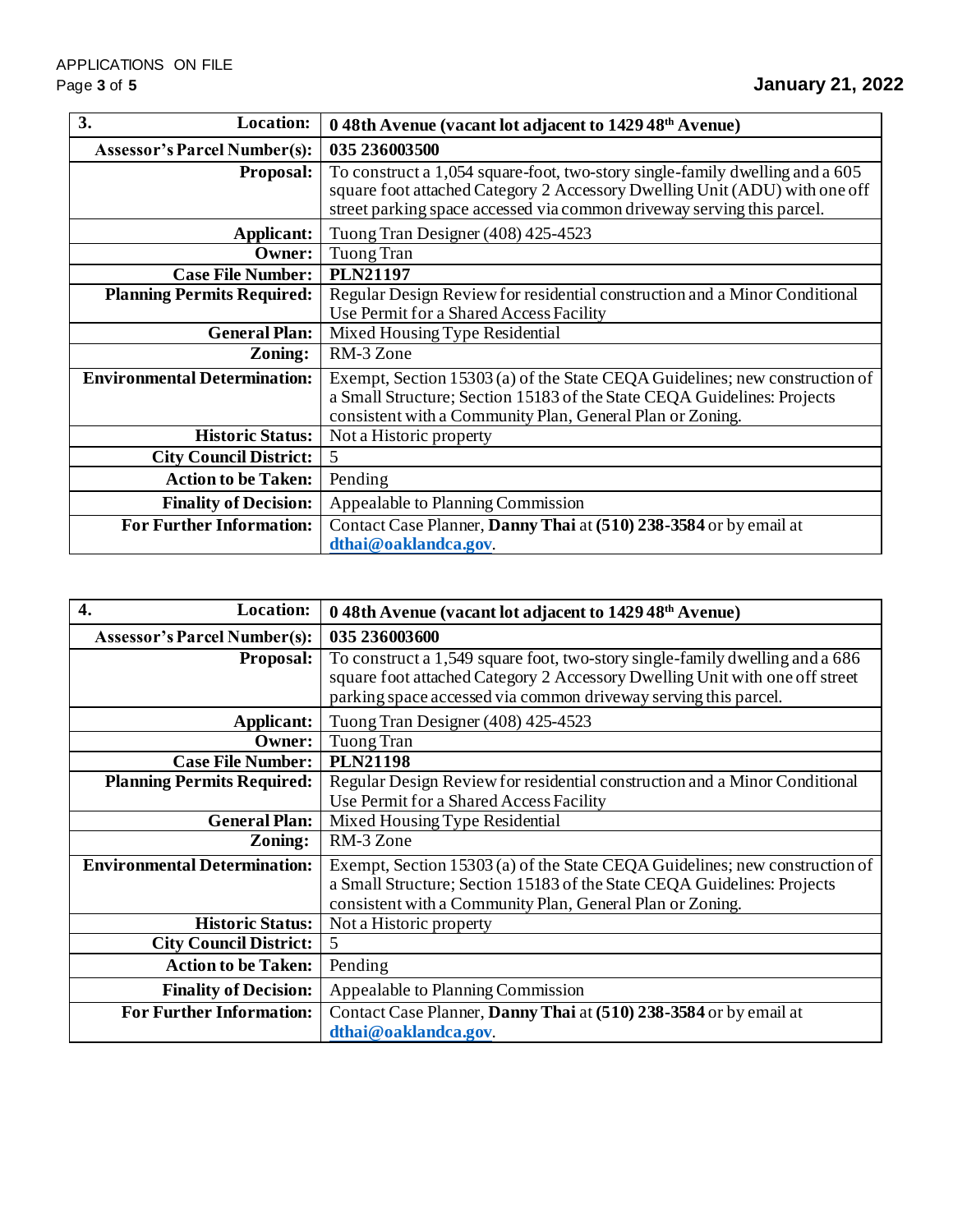| 5.<br><b>Location:</b>              | <b>3000 Lakeshore Avenue</b>                                                                                                                                                                                                                                     |
|-------------------------------------|------------------------------------------------------------------------------------------------------------------------------------------------------------------------------------------------------------------------------------------------------------------|
| <b>Assessor's Parcel Number(s):</b> | 023 041801800                                                                                                                                                                                                                                                    |
| <b>Proposal:</b>                    | To operate a new medical/dental office activity on the ground-floor and<br>exterior/interior alterations including new business signage to the one-story<br>4,400 square feet commercial building, located on a corner lot.                                      |
| <b>Applicant:</b>                   | Ephraim Aklilu (510) 914-6903                                                                                                                                                                                                                                    |
| Owner:                              | Foster 3000 Lakeshore, LLC.                                                                                                                                                                                                                                      |
| <b>Case File Number:</b>            | <b>PLN21202</b>                                                                                                                                                                                                                                                  |
| <b>Planning Permits Required:</b>   | Regular Design Review for exterior building alterations and installation of a<br>business signage and Minor Conditional Use Permit for conducting a medical-<br>dental activity occupying more than 35 feet frontage of the principal street in<br>the CN-3 Zone |
| <b>General Plan:</b>                | Urban Residential                                                                                                                                                                                                                                                |
| Zoning:                             | $CN-3 / S-12$                                                                                                                                                                                                                                                    |
| <b>Environmental Determination:</b> | 15301-Existing Facilities and 15183 – Projects Consistent with a Community<br>Plan, General Plan, or Zoning (assuming exempt)                                                                                                                                    |
| <b>Historic Status:</b>             | Non-Historic Property                                                                                                                                                                                                                                            |
| <b>City Council District:</b>       | 2                                                                                                                                                                                                                                                                |
| <b>Action to be Taken:</b>          | Pending                                                                                                                                                                                                                                                          |
| <b>Finality of Decision:</b>        | Appealable to Planning Commission                                                                                                                                                                                                                                |
| <b>For Further Information:</b>     | Contact Case Planner, Danny Thai at (510) 238-3584 or by email at<br>dthai@oaklandca.gov.                                                                                                                                                                        |

| 6.<br><b>Location:</b>              | 1380 Trestle Glen Road                                                                                                                                                                                                                                                                                                                                                                                  |
|-------------------------------------|---------------------------------------------------------------------------------------------------------------------------------------------------------------------------------------------------------------------------------------------------------------------------------------------------------------------------------------------------------------------------------------------------------|
| <b>Assessor's Parcel Number(s):</b> | 024 056601900                                                                                                                                                                                                                                                                                                                                                                                           |
| <b>Proposal:</b>                    | Creek Protection Permit Category IV related to the construction of a two-story rear<br>addition and replacement of a 227 square foot rear deck located 4-20' away from<br>the creek bank. The Creek Protection Plan will include installation of a fiber roll<br>near the slope; a 48" high-density polyethylene fence; ongoing sediment and<br>erosion control measures and straw wattles with stakes. |
| Applicant:                          | Sarah Roitman Architecture (510) 499-3665                                                                                                                                                                                                                                                                                                                                                               |
| <b>Owner:</b>                       | Rondeno Butler & Jerabek Donald                                                                                                                                                                                                                                                                                                                                                                         |
| <b>Case File Number:</b>            | CP21055 (related to DS210189)                                                                                                                                                                                                                                                                                                                                                                           |
| <b>Planning Permits Required:</b>   | Creek Protection Permit Category IV, Section 13.16 of the City of Oakland Creek<br>Protection Ordinance, related to construction within 20' of an existing creek and<br>consideration of a downgrade to Category III due to the project's unlikely<br>significant adverse impact to the creek, based on the project design, submitted<br>hydrology report, and creek protection measures.               |
| <b>General Plan:</b>                | Detached Unit Residential.                                                                                                                                                                                                                                                                                                                                                                              |
| Zoning:                             | RD-1 Zone                                                                                                                                                                                                                                                                                                                                                                                               |
| <b>Environmental Determination:</b> | 15301-Existing Facilities; and 15183-Projects Consistent with a Community Plan,<br>General Plan, or Zoning.                                                                                                                                                                                                                                                                                             |
| <b>Historic Status:</b>             | OCHS; Rating D2+                                                                                                                                                                                                                                                                                                                                                                                        |
| <b>City Council District:</b>       | 2                                                                                                                                                                                                                                                                                                                                                                                                       |
| <b>Action to be Taken:</b>          | Pending                                                                                                                                                                                                                                                                                                                                                                                                 |
| <b>Finality of Decision:</b>        | Appealable to Planning Commission                                                                                                                                                                                                                                                                                                                                                                       |
| <b>For Further Information:</b>     | Contact Case Planner, Jason Madani at (510) 238-4790 or by email at<br>jmadani@oaklandca.gov.                                                                                                                                                                                                                                                                                                           |